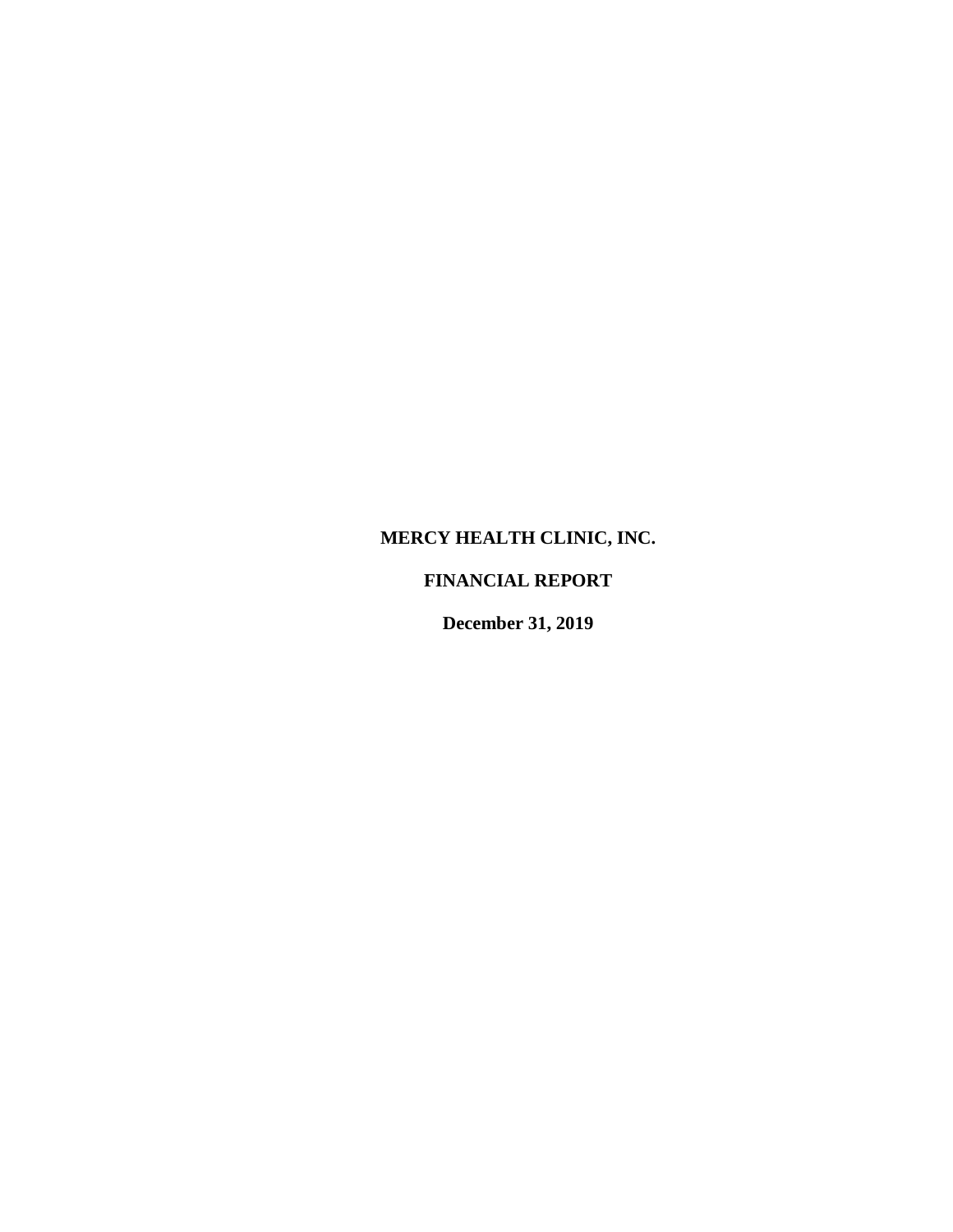# **MERCY HEALTH CLINIC, INC.**

# *Table of Contents*

|                                                    | Page     |
|----------------------------------------------------|----------|
| <b>Independent Auditors' Report</b>                | $1 - 2$  |
| <b>Financial Statements</b>                        |          |
| Statements of financial position                   | 3        |
| Statements of activities and changes in net assets | 4        |
| Statements of functional expenses                  | $5 - 6$  |
| Statements of cash flows                           |          |
| Notes to financial statements                      | $8 - 16$ |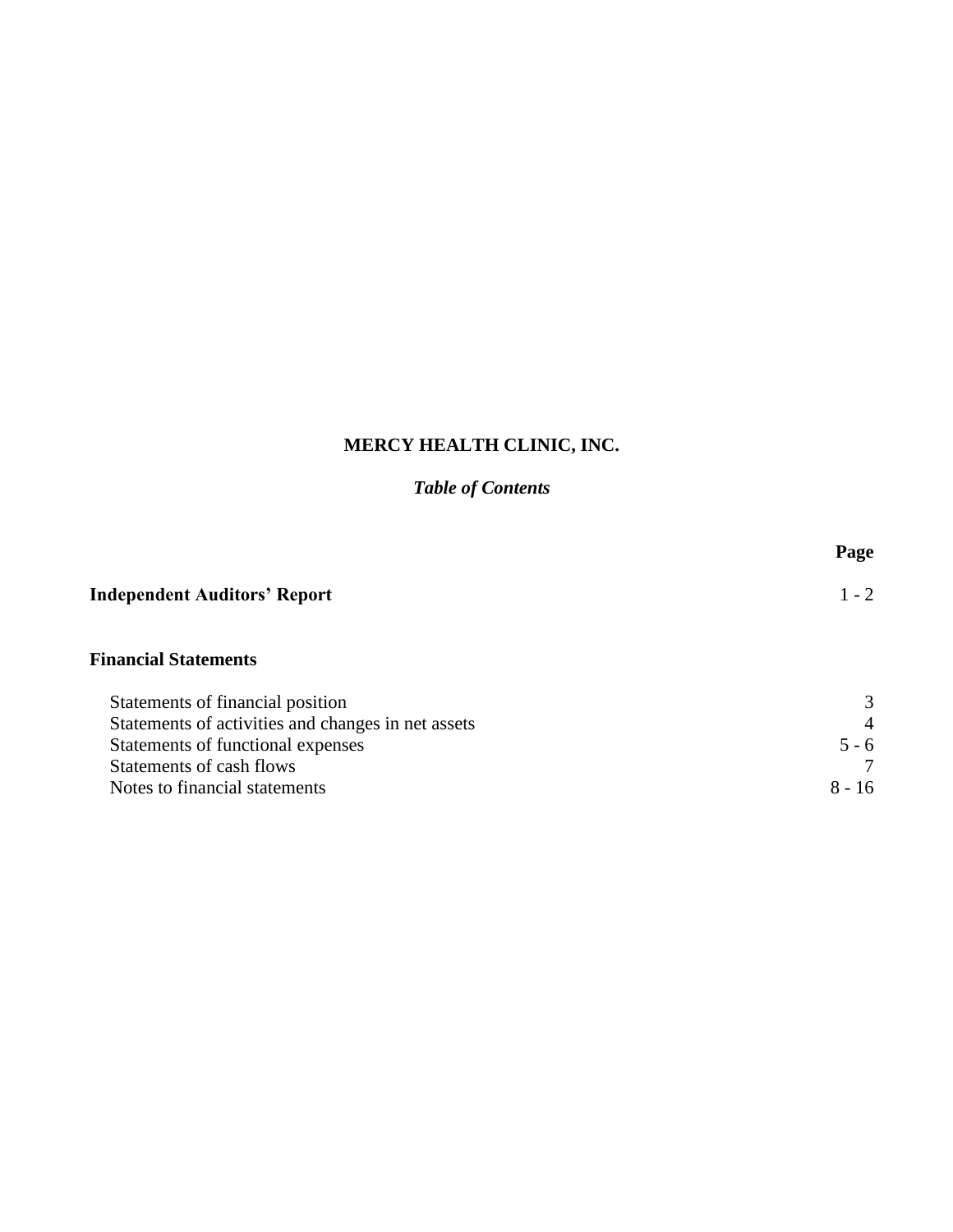

### **Independent Auditors' Report**

To the Board of Directors Mercy Health Clinic, Inc. Gaithersburg, Maryland

We have audited the accompanying financial statements of Mercy Health Clinic, Inc. (a nonprofit organization), which comprise the statement of financial position as of December 31, 2019, and the related statement of activities and changes in net assets, statement of functional expenses, and statement of cash flows for the year then ended, and the related notes to the financial statements.

### **Management's Responsibility for the Financial Statements**

Management is responsible for the preparation and fair presentation of these financial statements in accordance with accounting principles generally accepted in the United States of America; this includes the design, implementation, and maintenance of internal control relevant to the preparation and fair presentation of financial statements that are free from material misstatement, whether due to fraud or error.

### **Auditors' Responsibility**

Our responsibility is to express an opinion on these financial statements based on our audit. We conducted our audit in accordance with auditing standards generally accepted in the United States of America. Those standards require that we plan and perform the audit to obtain reasonable assurance about whether the financial statements are free from material misstatement.

An audit involves performing procedures to obtain audit evidence about the amounts and disclosures in the financial statements. The procedures selected depend on the auditors' judgment, including the assessment of the risks of material misstatement of the financial statements, whether due to fraud or error. In making those risk assessments, the auditors consider internal control relevant to the entity's preparation and fair presentation of the financial statements in order to design audit procedures that are appropriate in the circumstances, but not for the purpose of expressing an opinion on the effectiveness of the entity's internal control. Accordingly, we express no such opinion. An audit also includes evaluating the appropriateness of accounting policies used and the reasonableness of significant accounting estimates made by management, as well as evaluating the overall presentation of the financial statements.

We believe that the audit evidence we have obtained is sufficient and appropriate to provide a basis for our audit opinion.

North Bethesda, MD 20852 A Member of Allinial Global Columbia, MD 20852 P 301.770.5100 • F 301.770.5202 www.dembojones.com P 410.290.0770 • F 410.290.0774

1

6116 Executive Blvd • Suite 500 Dembo Jones, P.C. 8850 Stanford Blvd • Suite 2000<br>8850 Stanford Blvd • Suite 2000 A Member of Allinial Global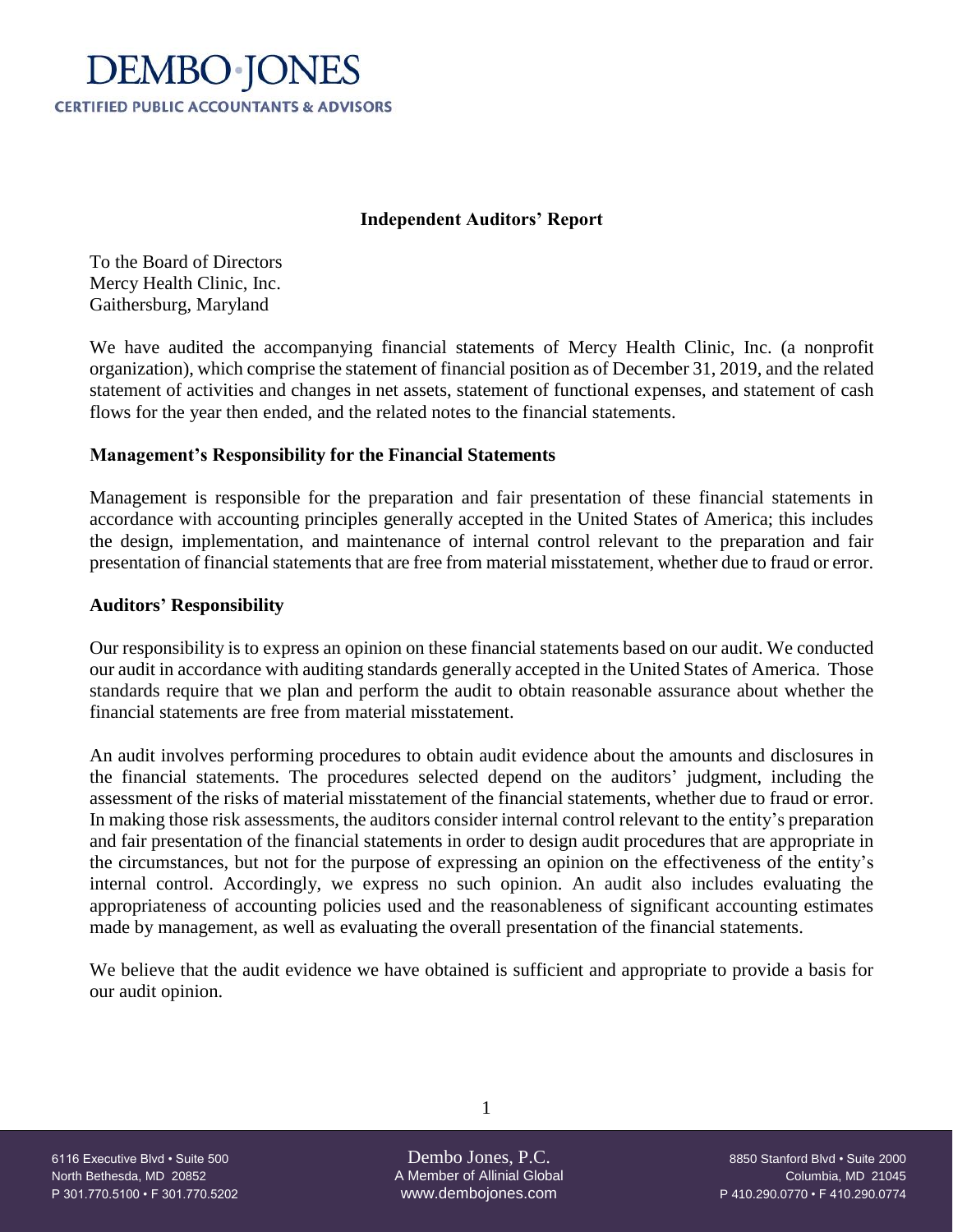### **Opinion**

In our opinion, the financial statements referred to above present fairly, in all material respects, the financial position of Mercy Health Clinic, Inc. as of December 31, 2019, and the changes in its net assets and its cash flows for the year then ended in accordance with accounting principles generally accepted in the United States of America.

### **Report on Summarized Comparative Information**

We have previously audited Mercy Health Clinic, Inc.'s 2018 financial statements, and we expressed an unmodified audit opinion on those audited financial statements in our report dated October 31, 2019. In our opinion, the summarized comparative information presented herein as of and for the year ended December 31, 2018, is consistent, in all material aspects, with the audited financial statements from which it has been derived.

Dembo Jones, P.C.

*North Bethesda, Maryland December 7, 2020*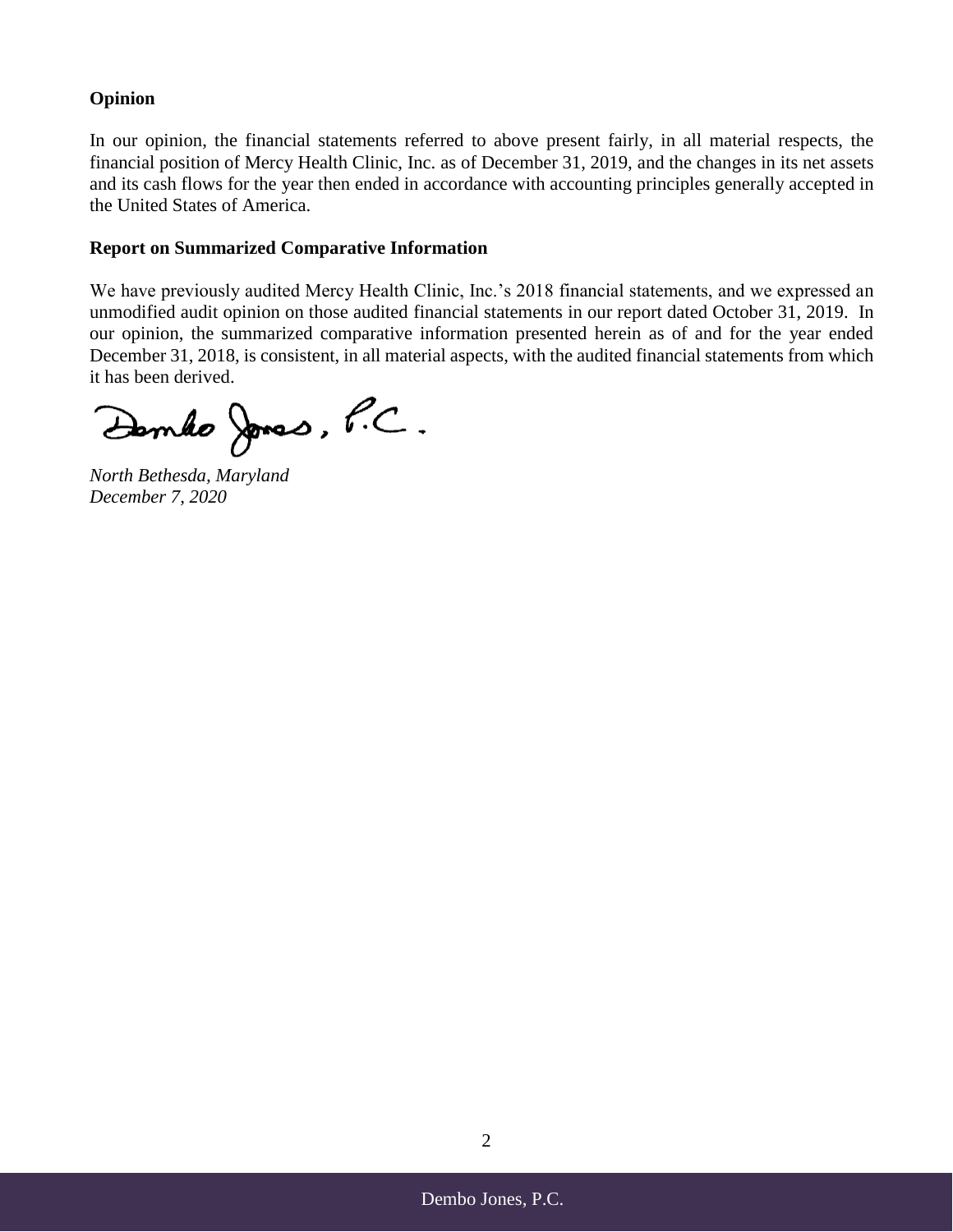# **MERCY HEALTH CLINIC, INC. STATEMENTS OF FINANCIAL POSITION December 31, 2019 (With Comparative Totals for 2018)**

|                                                                                                        | 2019          |              | 2018    |
|--------------------------------------------------------------------------------------------------------|---------------|--------------|---------|
| <b>Assets</b>                                                                                          |               |              |         |
| <b>Current Assets</b>                                                                                  |               |              |         |
| Cash and cash equivalents                                                                              | \$<br>163,529 | $\mathbb{S}$ | 121,161 |
| Accounts receivable, less an allowance for doubtful<br>accounts of \$4,983 in 2019 and \$4,983 in 2018 | 143,245       |              | 110,518 |
| Investments, at fair value                                                                             | 492,558       |              | 457,174 |
| Prepaid expenses                                                                                       | 16,545        |              | 17,568  |
| Total current assets                                                                                   | 815,877       |              | 706,421 |
| <b>Property and Equipment</b>                                                                          |               |              |         |
| Equipment                                                                                              | 55,128        |              | 39,954  |
| Leasehold improvements and fixtures                                                                    | 144,868       |              | 144,868 |
|                                                                                                        | 199,996       |              | 184,822 |
| Less: accumulated depreciation and amortization                                                        | 175,957       |              | 172,917 |
|                                                                                                        | 24,039        |              | 11,905  |
| <b>Assets Held in Trust</b>                                                                            | 55,131        |              | 36,988  |
|                                                                                                        | \$<br>895,047 | \$           | 755,314 |
| <b>Liabilities and Net Assets</b>                                                                      |               |              |         |
| <b>Current Liabilities</b>                                                                             |               |              |         |
| Accounts payable and accrued expenses                                                                  | \$<br>54,614  | \$           | 55,130  |
| Deferred revenue                                                                                       |               |              | 500     |
| Total current liabilities                                                                              | 54,614        |              | 55,630  |
| <b>Long-Term Liabilities</b>                                                                           |               |              |         |
| Deferred rent                                                                                          | 17,261        |              | 18,014  |
| Deferred compensation payable                                                                          | 55,131        |              | 36,988  |
| Total long-term liabilities                                                                            | 72,392        |              | 55,002  |
| <b>Total liabilities</b>                                                                               | 127,006       |              | 110,632 |
| <b>Net Assets</b>                                                                                      |               |              |         |
| Without donor restrictions                                                                             | 758,216       |              | 614,682 |
| With donor restrictions                                                                                | 9,825         |              | 30,000  |
| Total net assets                                                                                       | 768,041       |              | 644,682 |
|                                                                                                        | \$<br>895,047 | \$           | 755,314 |

*The accompanying notes are an integral part of these financial statements.*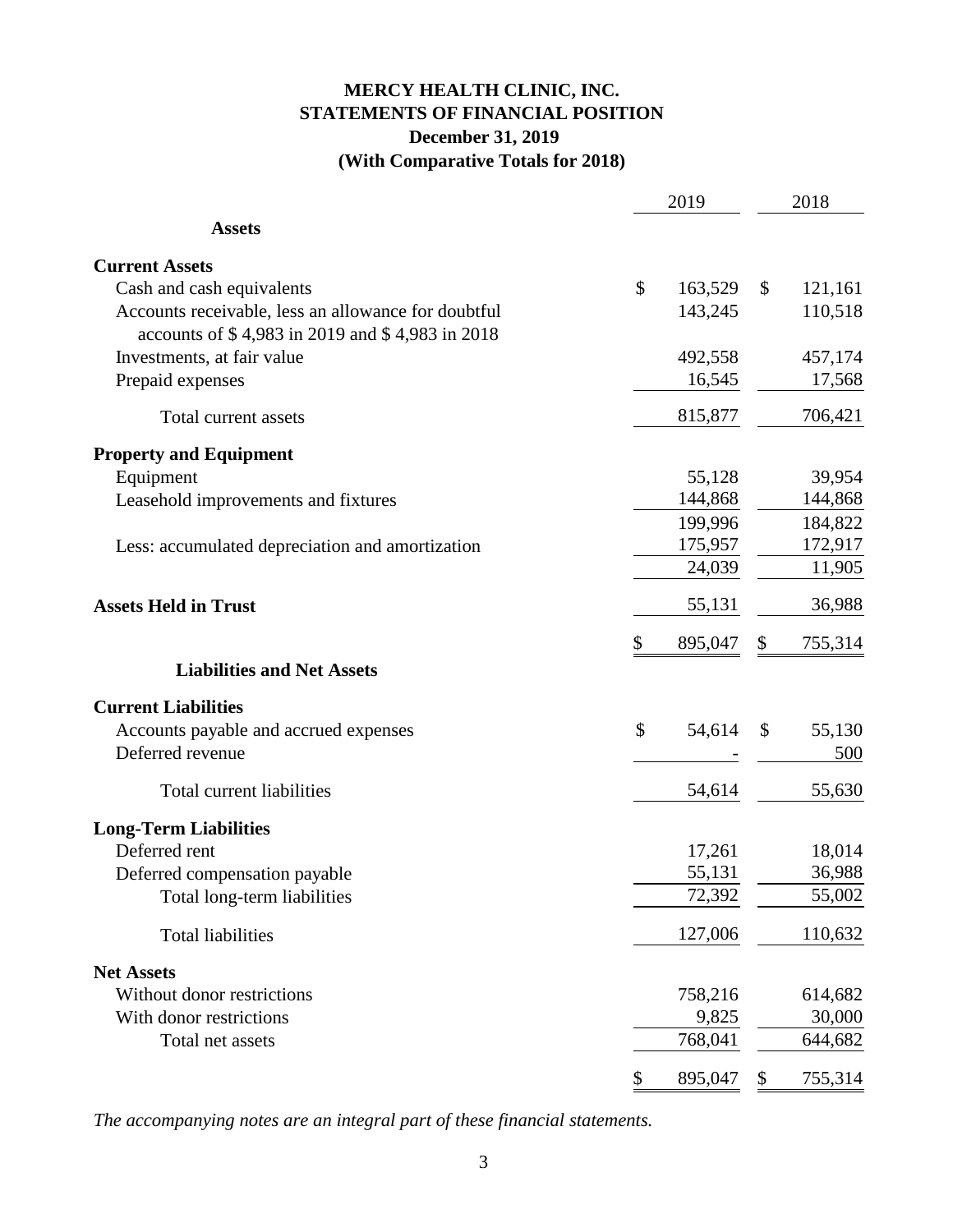### **MERCY HEALTH CLINIC, INC. STATEMENTS OF ACTIVITIES AND CHANGES IN NET ASSETS Year Ended December 31, 2019 (With Comparative Totals for 2018)**

|                                          |              | <b>Without</b>      | With                |                           |              |               |              |
|------------------------------------------|--------------|---------------------|---------------------|---------------------------|--------------|---------------|--------------|
|                                          | <b>Donor</b> |                     | <b>Donor</b>        |                           | 2019         |               | 2018         |
|                                          |              | <b>Restrictions</b> | <b>Restrictions</b> |                           | <b>Total</b> |               | <b>Total</b> |
| <b>Revenue and Support</b>               |              |                     |                     |                           |              |               |              |
| Voluntary patient contributions          | \$           | 82,921              | \$                  | $\boldsymbol{\mathsf{S}}$ | 82,921       | $\mathcal{S}$ | 78,277       |
| Revenue, contributions, and grants       |              | 839,448             | 57,127              |                           | 896,575      |               | 822,206      |
| Annual Gala (net of related expenses of  |              |                     |                     |                           |              |               |              |
| \$33,846 for 2019 and \$28,077 for 2018) |              | 104,688             |                     |                           | 104,688      |               | 102,671      |
| Golf Classic (net of related expenses of |              |                     |                     |                           |              |               |              |
| \$32,280 for 2019 and \$32,294 for 2018) |              | 57,392              |                     |                           | 57,392       |               | 66,907       |
| Donated services and materials           |              | 2,978,757           |                     |                           | 2,978,757    |               | 2,821,098    |
| Investment income (loss)                 |              | 82,210              |                     |                           | 82,210       |               | (22,003)     |
| Other income (loss)                      |              | (912)               |                     |                           | (912)        |               | 3,679        |
| Net assets released from restrictions:   |              |                     |                     |                           |              |               |              |
| Satisfaction of program restrictions     |              | 77,302              | (77, 302)           |                           |              |               |              |
| Total revenue and support                |              | 4,221,806           | (20, 175)           |                           | 4,201,631    |               | 3,872,835    |
| <b>Expenses</b>                          |              |                     |                     |                           |              |               |              |
| Program Services:                        |              |                     |                     |                           |              |               |              |
| Medical                                  |              | 1,455,382           |                     |                           | 1,455,382    |               | 1,497,278    |
| Pharmacy                                 |              | 1,932,974           |                     |                           | 1,932,974    |               | 1,765,013    |
| Lifestyle health and education           |              | 26,051              |                     |                           | 26,051       |               | 36,784       |
| Total program services                   |              | 3,414,407           |                     |                           | 3,414,407    |               | 3,299,075    |
| <b>Support Services:</b>                 |              |                     |                     |                           |              |               |              |
| General and administrative               |              | 466,260             |                     |                           | 466,260      |               | 480,741      |
| Fundraising expenses                     |              | 197,605             |                     |                           | 197,605      |               | 181,553      |
| Total support services                   |              | 663,865             |                     |                           | 663,865      |               | 662,294      |
| Total expenses                           |              | 4,078,272           |                     |                           | 4,078,272    |               | 3,961,369    |
| <b>Change in net assets</b>              |              | 143,534             | (20, 175)           |                           | 123,359      |               | (88, 534)    |
| Net assets - beginning of year           |              | 614,682             | 30,000              |                           | 644,682      |               | 733,216      |
| Net assets - end of year                 | \$           | 758,216             | \$<br>9,825         | \$                        | 768,041      | \$            | 644,682      |

*The accompanying notes are an integral part of these financial statements.*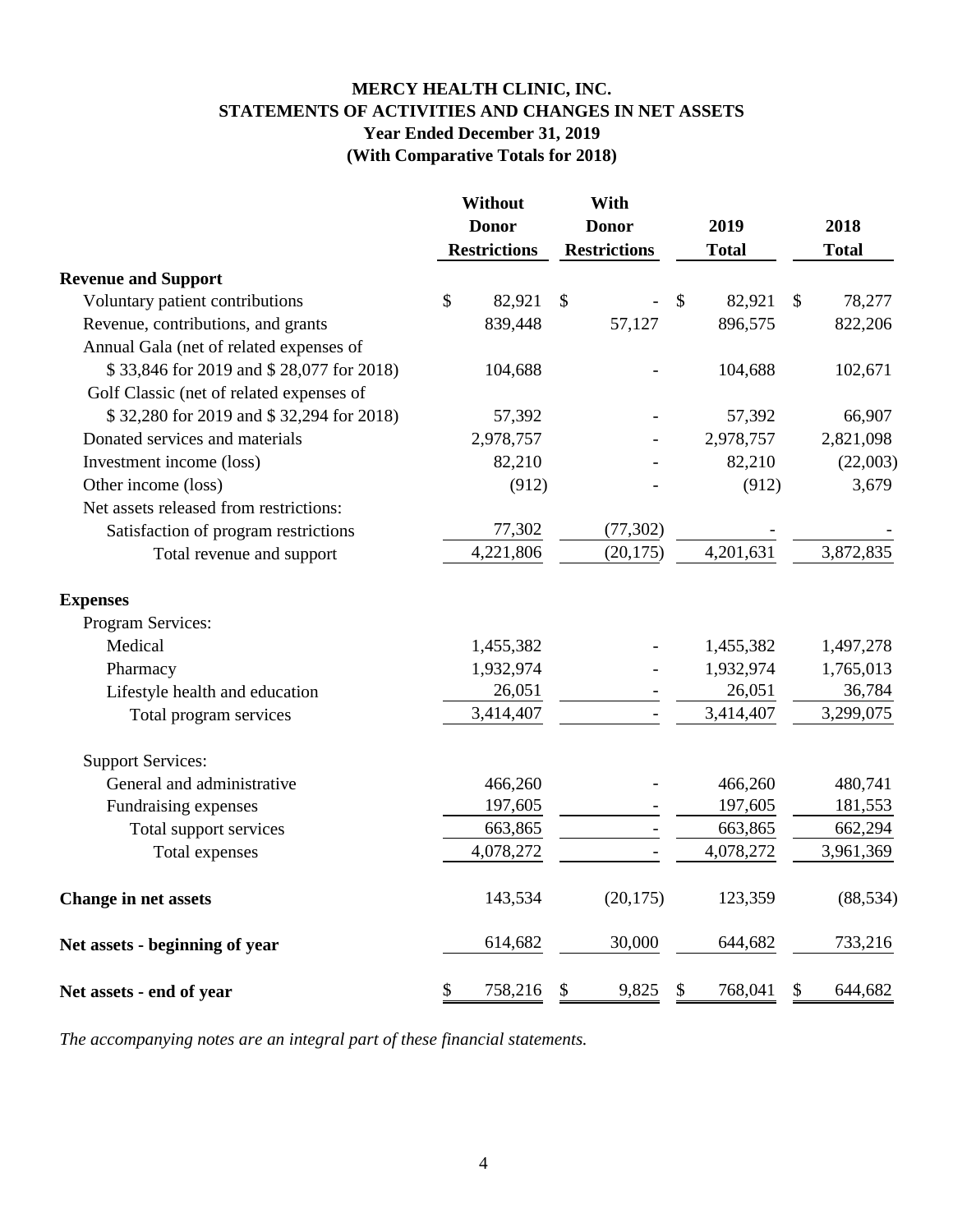### **MERCY HEALTH CLINIC, INC. STATEMENT OF FUNCTIONAL EXPENSES Year Ended December 31, 2019**

|                                 |               |                |               |                 |               | Lifestyle<br><b>Health</b> and |                         | <b>Total</b><br>Program |               | <b>General and</b>    |               |                    |               | <b>Total</b><br><b>Support</b> |               |              |
|---------------------------------|---------------|----------------|---------------|-----------------|---------------|--------------------------------|-------------------------|-------------------------|---------------|-----------------------|---------------|--------------------|---------------|--------------------------------|---------------|--------------|
|                                 |               | <b>Medical</b> |               | <b>Pharmacy</b> |               | <b>Education</b>               |                         | <b>Services</b>         |               | <b>Administrative</b> |               | <b>Fundraising</b> |               | <b>Services</b>                |               | <b>Total</b> |
| Compensation                    | $\mathcal{S}$ | 454,723        | $\mathcal{S}$ | 83,120          | $\mathcal{S}$ | 2,365                          | $\sqrt[6]{\frac{1}{2}}$ | 540,208                 | $\mathcal{S}$ | 51,235                | $\mathcal{S}$ | 182,115            | $\mathcal{S}$ | 233,350                        | $\mathcal{S}$ | 773,558      |
| Deferred compensation           |               | 4,000          |               |                 |               |                                |                         | 4,000                   |               | 9,201                 |               |                    |               | 9,201                          |               | 13,201       |
| Consultants and contractors     |               | 900            |               | 120             |               | 20,485                         |                         | 21,505                  |               | 69,033                |               | 24                 |               | 69,057                         |               | 90,562       |
| Payroll taxes                   |               | 34,198         |               | 6,452           |               |                                |                         | 40,650                  |               | 9,839                 |               | 9,993              |               | 19,832                         |               | 60,482       |
| Health and benefits             |               | 4,095          |               |                 |               |                                |                         | 4,095                   |               | 10,269                |               |                    |               | 10,269                         |               | 14,364       |
| <b>Bank</b> charges             |               |                |               |                 |               |                                |                         |                         |               | 591                   |               |                    |               | 591                            |               | 591          |
| Conferences and meetings        |               |                |               |                 |               |                                |                         |                         |               | 1,669                 |               |                    |               | 1,669                          |               | 1,669        |
| Dues and subscriptions          |               | 6,483          |               |                 |               |                                |                         | 6,483                   |               | 1,617                 |               | 1,990              |               | 3,607                          |               | 10,090       |
| Insurance                       |               | 18,592         |               |                 |               |                                |                         | 18,592                  |               | 7,974                 |               |                    |               | 7,974                          |               | 26,566       |
| Administrative fees             |               | 440            |               |                 |               |                                |                         | 440                     |               | 408                   |               |                    |               | 408                            |               | 848          |
| Maintenance                     |               | 16,965         |               |                 |               |                                |                         | 16,965                  |               |                       |               |                    |               |                                |               | 16,965       |
| Miscellaneous                   |               |                |               |                 |               |                                |                         |                         |               | 760                   |               |                    |               | 760                            |               | 760          |
| Postage and delivery            |               | 189            |               |                 |               |                                |                         | 189                     |               | 543                   |               |                    |               | 543                            |               | 732          |
| Printing                        |               |                |               |                 |               |                                |                         |                         |               | 1,934                 |               | 380                |               | 2,314                          |               | 2,314        |
| Professional fees               |               | 9,464          |               |                 |               |                                |                         | 9,464                   |               | 16,913                |               | 373                |               | 17,286                         |               | 26,750       |
| Recruiting                      |               |                |               |                 |               |                                |                         |                         |               | 82                    |               |                    |               | 82                             |               | 82           |
| Rent                            |               | 13,415         |               | 2,664           |               | 2,708                          |                         | 18,787                  |               | 6,324                 |               | 2,210              |               | 8,534                          |               | 27,321       |
| Repairs and maintenance         |               | 1,989          |               |                 |               |                                |                         | 1,989                   |               | 100                   |               |                    |               | 100                            |               | 2,089        |
| Supplies                        |               | 12,327         |               | 2,086           |               |                                |                         | 14,413                  |               | 7,469                 |               |                    |               | 7,469                          |               | 21,882       |
| Telephone and internet          |               | 990            |               | 197             |               | 200                            |                         | 1,387                   |               | 467                   |               | 163                |               | 630                            |               | 2,017        |
| Travel                          |               |                |               |                 |               |                                |                         |                         |               | 98                    |               |                    |               | 98                             |               | 98           |
| <b>Utilities</b>                |               | 1,454          |               | 289             |               | 293                            |                         | 2,036                   |               | 686                   |               | 240                |               | 926                            |               | 2,962        |
| Volunteer and donor recognition |               | 572            |               |                 |               |                                |                         | 572                     |               |                       |               |                    |               |                                |               | 572          |
| Depreciation and amortization   |               | 2,923          |               |                 |               |                                |                         | 2,923                   |               |                       |               | 117                |               | 117                            |               | 3,040        |
| Partner in-kind donations       |               | 871,663        |               | 1,838,046       |               |                                |                         | 2,709,709               |               | 269,048               |               |                    |               | 269,048                        |               | 2,978,757    |
|                                 | \$            | 1,455,382      | S.            | 1,932,974       | \$            | 26,051                         | \$                      | 3,414,407               | \$            | 466,260               | \$            | 197,605            | $\mathbb{S}$  | 663,865                        | \$            | 4,078,272    |

*The accompanying notes are an integral part of this financial statement.*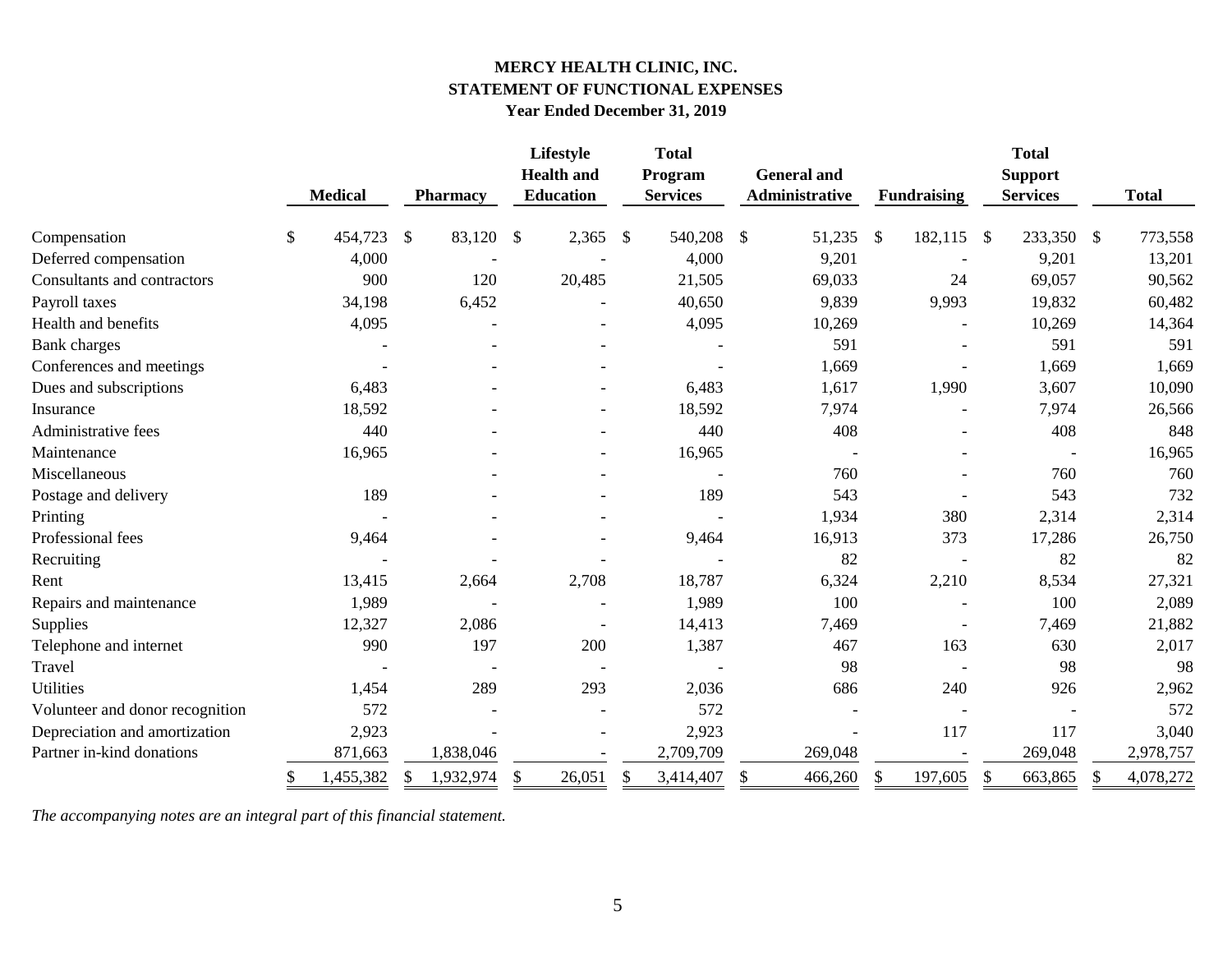### **MERCY HEALTH CLINIC, INC. STATEMENT OF FUNCTIONAL EXPENSES Year Ended December 31, 2018**

|                                 | <b>Medical</b> |              | <b>Pharmacy</b> |               | Lifestyle<br><b>Health</b> and<br><b>Education</b> |     | <b>Total</b><br>Program<br><b>Services</b> |               | <b>General and</b><br>Administrative |    | <b>Fundraising</b>       |      | <b>Total</b><br><b>Support</b><br><b>Services</b> |               | <b>Total</b> |
|---------------------------------|----------------|--------------|-----------------|---------------|----------------------------------------------------|-----|--------------------------------------------|---------------|--------------------------------------|----|--------------------------|------|---------------------------------------------------|---------------|--------------|
| Compensation                    | \$<br>476,441  | $\mathbb{S}$ | 90,151          | <sup>\$</sup> | 2,404                                              | -\$ | 568,996 \$                                 |               | 43,931                               | -S | 165,477                  | - \$ | 209,408                                           | $\mathcal{S}$ | 778,404      |
| Bad debt expense                | 4,983          |              |                 |               |                                                    |     | 4,983                                      |               |                                      |    |                          |      |                                                   |               | 4,983        |
| Deferred compensation           |                |              |                 |               |                                                    |     |                                            |               | 12,800                               |    |                          |      | 12,800                                            |               | 12,800       |
| Consultants and contractors     | 5,031          |              | 480             |               | 30,320                                             |     | 35,831                                     |               | 64,049                               |    | 96                       |      | 64,145                                            |               | 99,976       |
| Payroll taxes                   | 36,162         |              | 6,882           |               |                                                    |     | 43,044                                     |               | 9,576                                |    | 8,876                    |      | 18,452                                            |               | 61,496       |
| Health and benefits             | 4,954          |              |                 |               |                                                    |     | 4,954                                      |               | 12,848                               |    |                          |      | 12,848                                            |               | 17,802       |
| <b>Bank</b> charges             |                |              |                 |               |                                                    |     |                                            |               | 794                                  |    |                          |      | 794                                               |               | 794          |
| Conferences and meetings        | 105            |              |                 |               |                                                    |     | 105                                        |               | 497                                  |    | 53                       |      | 550                                               |               | 655          |
| Dues and subscriptions          | 858            |              |                 |               |                                                    |     | 858                                        |               | 3,201                                |    | 660                      |      | 3,861                                             |               | 4,719        |
| Insurance                       | 4,831          |              | 60              |               | 48                                                 |     | 4,939                                      |               | 19,137                               |    | 12                       |      | 19,149                                            |               | 24,088       |
| Administrative fees             | 8,293          |              |                 |               |                                                    |     | 8,293                                      |               | 1,769                                |    |                          |      | 1,769                                             |               | 10,062       |
| Maintenance                     | 16,370         |              |                 |               |                                                    |     | 16,370                                     |               |                                      |    |                          |      |                                                   |               | 16,370       |
| Marketing                       | 233            |              |                 |               |                                                    |     | 233                                        |               | 4,733                                |    |                          |      | 4,733                                             |               | 4,966        |
| Miscellaneous                   |                |              |                 |               |                                                    |     |                                            |               | 39                                   |    |                          |      | 39                                                |               | 39           |
| Postage and delivery            |                |              |                 |               |                                                    |     |                                            |               | 1,105                                |    | 3,028                    |      | 4,133                                             |               | 4,133        |
| Printing                        |                |              |                 |               |                                                    |     |                                            |               | 854                                  |    |                          |      | 854                                               |               | 854          |
| Professional fees               | 9,037          |              |                 |               |                                                    |     | 9,037                                      |               | 23,349                               |    | $\blacksquare$           |      | 23,349                                            |               | 32,386       |
| Recruiting                      |                |              |                 |               |                                                    |     |                                            |               | 384                                  |    |                          |      | 384                                               |               | 384          |
| Rent                            | 13,419         |              | 2,665           |               | 2,708                                              |     | 18,792                                     |               | 6,324                                |    | 2,211                    |      | 8,535                                             |               | 27,327       |
| Repairs and maintenance         | 554            |              |                 |               |                                                    |     | 554                                        |               | 364                                  |    |                          |      | 364                                               |               | 918          |
| Supplies                        | 17,906         |              | 3,175           |               |                                                    |     | 21,081                                     |               | 4,873                                |    | 245                      |      | 5,118                                             |               | 26,199       |
| Telephone and internet          | 975            |              | 194             |               | 197                                                |     | 1,366                                      |               | 459                                  |    | 161                      |      | 620                                               |               | 1,986        |
| Travel                          |                |              |                 |               | $\overline{\phantom{a}}$                           |     |                                            |               | 79                                   |    | 60                       |      | 139                                               |               | 139          |
| <b>Utilities</b>                | 1,779          |              | 353             |               | 359                                                |     | 2,491                                      |               | 839                                  |    | 293                      |      | 1,132                                             |               | 3,623        |
| Training                        |                |              |                 |               | 350                                                |     | 350                                        |               | $\overline{\phantom{a}}$             |    | $\overline{\phantom{a}}$ |      |                                                   |               | 350          |
| Volunteer and donor recognition | 450            |              |                 |               |                                                    |     | 450                                        |               | 70                                   |    | 30                       |      | 100                                               |               | 550          |
| Depreciation and amortization   | 2,415          |              | 437             |               | 398                                                |     | 3,250                                      |               | 667                                  |    | 351                      |      | 1,018                                             |               | 4,268        |
| Partner in-kind donations       | 892,482        |              | 1,660,616       |               |                                                    |     | 2,553,098                                  |               | 268,000                              |    |                          |      | 268,000                                           |               | 2,821,098    |
|                                 | 1,497,278      |              | 1,765,013       | S.            | 36,784                                             |     | 3,299,075                                  | <sup>\$</sup> | 480,741                              | \$ | 181,553                  |      | 662,294                                           |               | 3,961,369    |

*The accompanying notes are an integral part of this financial statement.*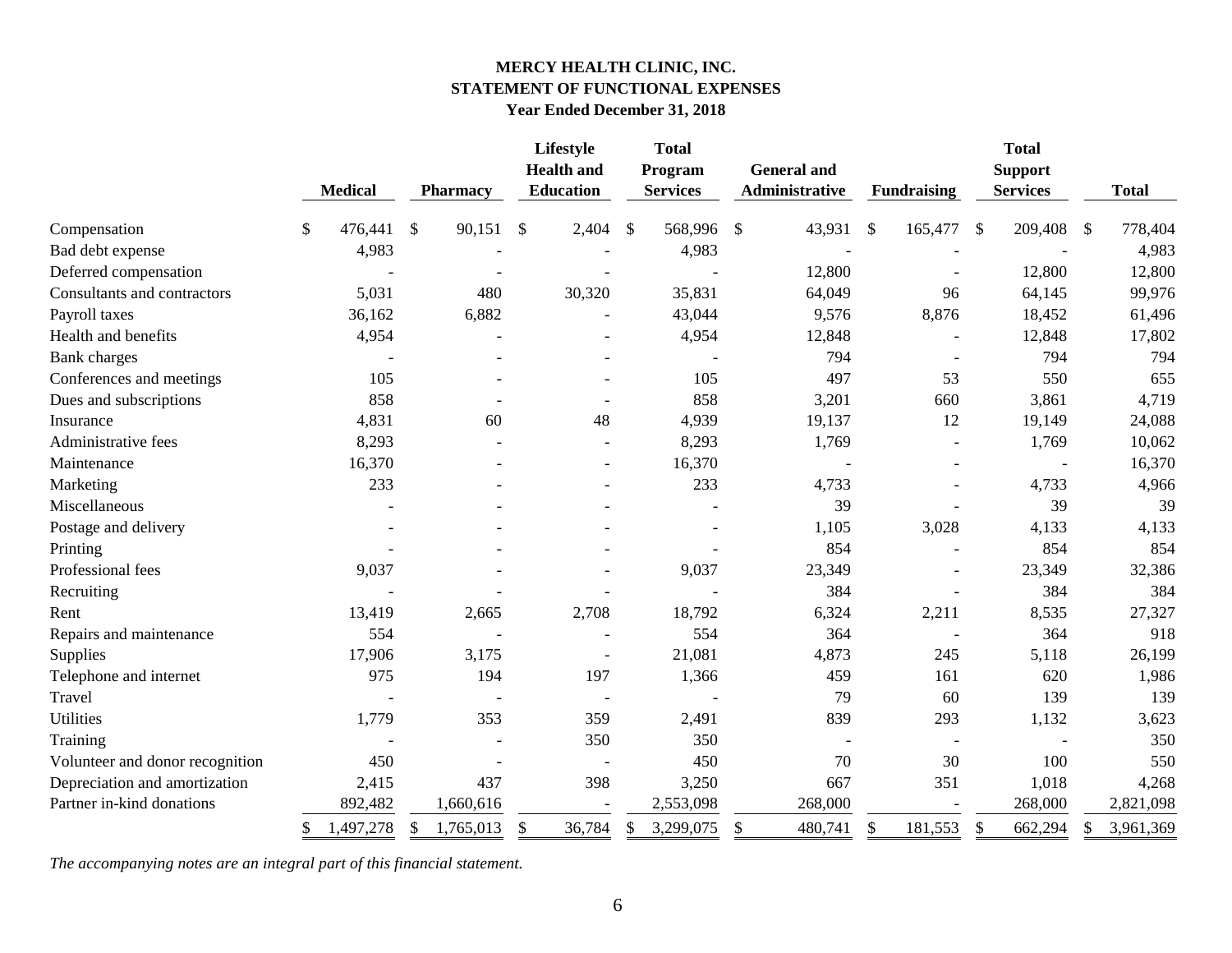# **MERCY HEALTH CLINIC, INC. STATEMENTS OF CASH FLOWS Years Ended December 31, 2019 and 2018**

|                                                        | 2019          | 2018            |
|--------------------------------------------------------|---------------|-----------------|
| <b>Cash flows from operating activities:</b>           |               |                 |
| Change in net assets                                   | \$<br>123,359 | \$<br>(88, 534) |
| Adjustments to reconcile change in net assets to       |               |                 |
| net cash flows from operating activities:              |               |                 |
| Depreciation and amortization                          | 3,040         | 4,268           |
| Net unrealized and realized (gain) loss on investments | (69, 533)     | 34,687          |
| (Increase) decrease in assets:                         |               |                 |
| Accounts receivable                                    | (32, 727)     | (2,082)         |
| Prepaid expenses                                       | 1,023         | 67              |
| Increase (decrease) in liabilities:                    |               |                 |
| Accounts payable and accrued expenses                  | (516)         | 277             |
| Deferred revenue                                       | (500)         | 500             |
| Deferred rent                                          | (753)         | 2,238           |
| Net cash flows from operating activities               | 23,393        | (48, 579)       |
| <b>Cash flows from investing activities:</b>           |               |                 |
| Purchases of equipment                                 | (15, 174)     | (8, 417)        |
| Purchases of investments                               | (18, 575)     | (106,707)       |
| Proceeds from sales of investments                     | 52,724        | 124,666         |
| Net cash flows from investing activities               | 18,975        | 9,542           |
| Net change in cash and cash equivalents                | 42,368        | (39,037)        |
| Cash and cash equivalents at beginning of year         | 121,161       | 160,198         |
| Cash and cash equivalents at end of year               | \$<br>163,529 | \$<br>121,161   |

*The accompanying notes are an integral part of these financial statements.*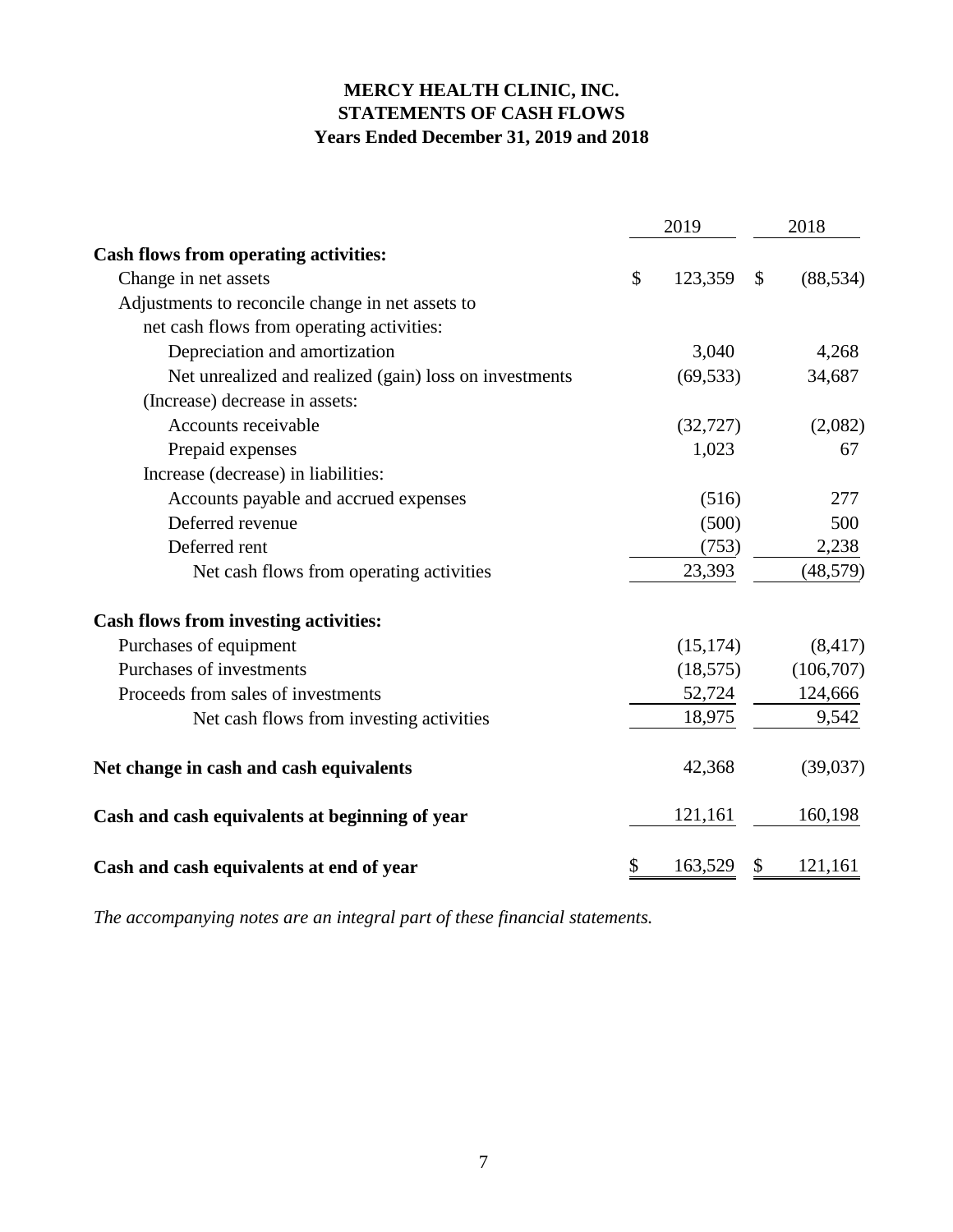#### **Note 1. Summary of Significant Accounting Policies**

#### *Organization*

Mercy Health Clinic, Inc. (the Clinic) is a not-for-profit, non-sectarian organization staffed largely by volunteers with the support of a small cadre of full-time and part-time medical and office staff. All of its officers and directors are volunteers, except for the Executive Director and Medical Director. The Clinic has more than 120 volunteer medical, clerical, and administrative staff, including approximately 46 providers (physicians, nurse practitioners, physician assistants) who practice on-site or who see patients in their offices. The volunteer staff is supported by an Executive Director, Medical Director, Clinic Manager, full-time and part-time nurses, medical assistants, and office support staff.

The Clinic collaborates with the Primary Care Coalition of Montgomery County (PCC) and participates in the Montgomery Cares program of Montgomery County. The Clinic leveraged the generosity of health care professionals and health service organizations, as well as funding from Montgomery County, to care for nearly 2,040 (unaudited) lowincome, uninsured patients with nearly 7,200 (unaudited) patient visits in 2019.

#### *Comparative Totals*

The financial statements include certain prior-year summarized comparative information. The 2018 information does not show a breakout of net assets without donor restrictions and net assets with donor restrictions, just net assets in total. Such information does not include sufficient detail to constitute a presentation in conformity with accounting principles generally accepted in the United States of America. Accordingly, such information should be read in conjunction with the Clinic's financial statements for the year ended December 31, 2018, from which the summarized information was derived.

#### *Use of Estimates*

The preparation of financial statements in conformity with accounting principles generally accepted in the United States of America requires management to make estimates and assumptions that affect the reported amounts of assets and liabilities and disclosure of contingent assets and liabilities at the date of the financial statements and the reported amounts of revenues and expenses during the reporting period. Actual results could differ from those estimates.

#### *Cash and Cash Equivalents*

Cash and cash equivalents include cash balances held on hand and in checking and money market accounts. The Clinic had no deposits in excess of the Federal Deposit Insurance Corporation insurance limits at December 31, 2019 and 2018.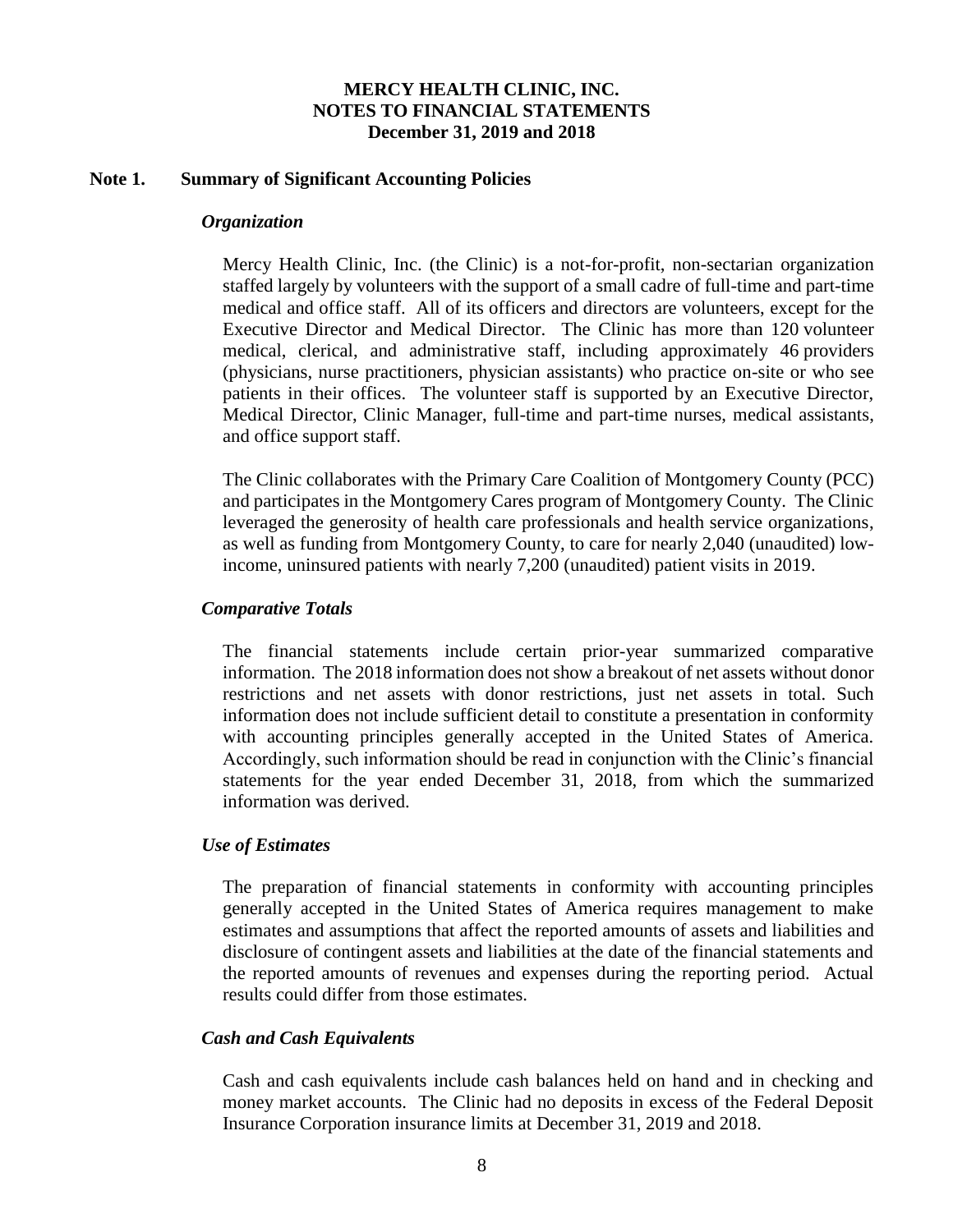#### **Note 1. Summary of Significant Accounting Policies (continued)**

#### *Accounts Receivable*

Accounts receivable consist of grants and interest receivable. Receivables are recorded net of an allowance for doubtful accounts when necessary. The allowance is determined based on a review of the estimated collectability of the specific accounts, plus a general provision based on historical loss experience and existing economic conditions. Uncollectible amounts are charged off against the allowance for doubtful accounts once management determines the amount to be uncollectible.

#### *Investments*

In accordance with the FASB Accounting Standards Codification (FASB ASC) topic on *Investments – Debt and Equity Securities of Not-For-Profits*, investments are reported at their fair value in the statement of financial position.

### *Property and Equipment*

Equipment, leasehold improvements, and fixtures are capitalized at cost. Equipment is depreciated over its useful life of 36 to 60 months on a straight-line basis. Leasehold improvements and fixtures are amortized over the non-cancelable lease terms on a straight-line basis. The Clinic has established a policy to capitalize any furnishings and equipment with a cost of \$ 1,500 or more and a useful life of greater than one year. Depreciation and amortization expense for the years ended December 31, 2019 and 2018, was \$ 3,040 and \$ 4,268, respectively.

### *Basis of Presentation*

The Clinic is required to report information regarding its financial position and activities according to two classes of net assets: net assets without donor restrictions and net assets with donor restrictions. Net assets without donor restrictions represent the expendable net assets that are available for support of the Clinic. Net assets with donor restrictions are subject to donor-imposed stipulations that may or will be met by actions of the Clinic and/or the passage of time and those that are subject to donor-imposed stipulations that the Clinic maintain them permanently.

#### *Recent Accounting Pronouncements Adopted*

In June 2018, FASB issued ASU 2018-08, Clarifying the Scope and the Accounting Guidance for Contributions Received and Contributions Made. This standard assists entities in evaluating whether transactions should be accounted for as non-exchange (contributions) or exchange transactions and determining whether a contribution is conditional. The Clinic has implemented the provisions of ASU 2018-08 applicable to both contributions received and to contributions made in the accompanying financial statements under a modified prospective basis. Accordingly, there is no effect on net assets in connection with the implementation of ASU 2018-08.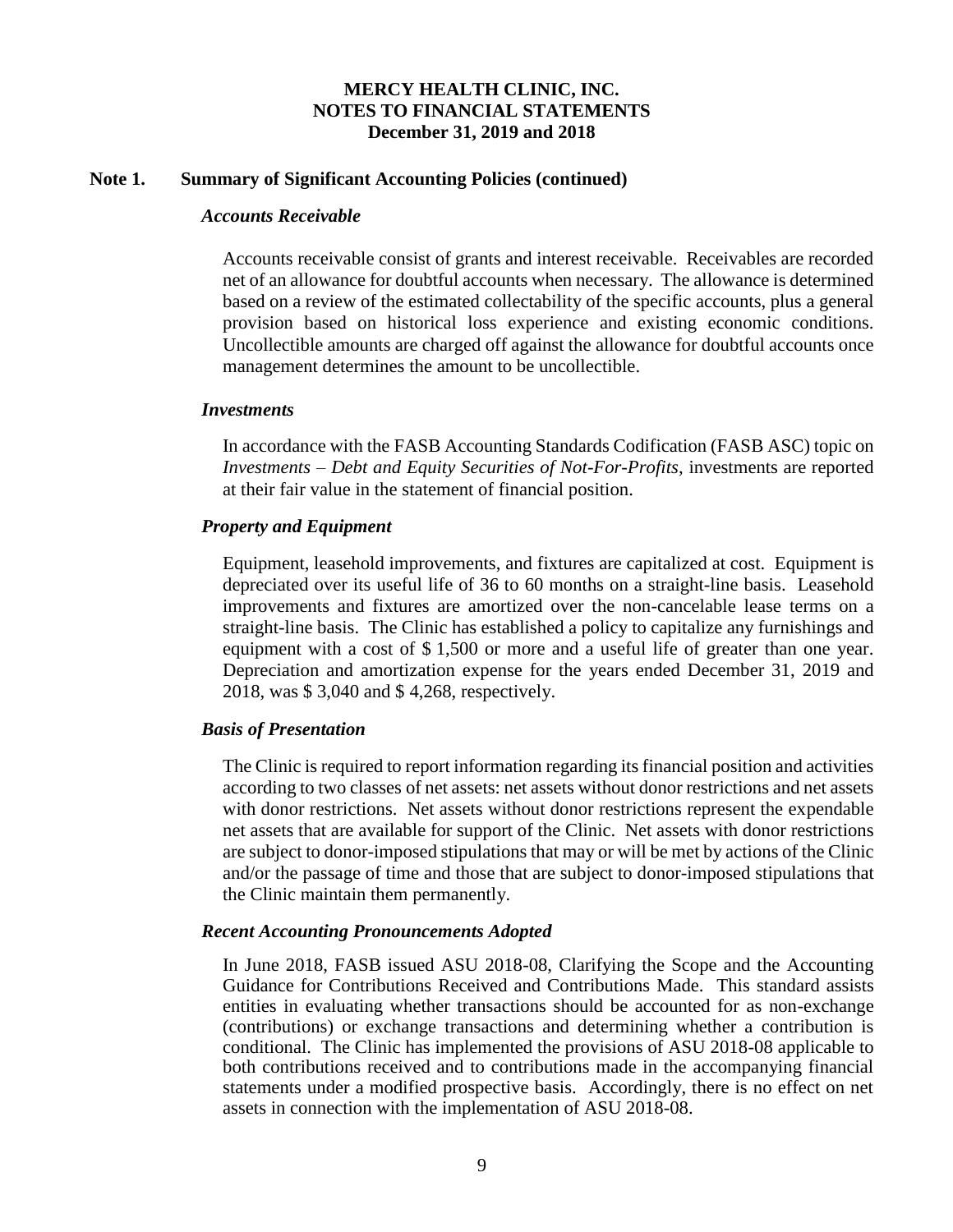#### **Note 1. Summary of Significant Accounting Policies (continued)**

#### *Donated Services and Materials*

Donations of services and materials which either create or enhance non-financial assets or require specialized skills are recorded at their fair value. Such donations are recorded both as support and as assets or expenses in the period when donated. These services and materials primarily include medical and radiological tests, office rent, and professional services donated by doctors, nurses, and other non-medical professionals. In addition, the Clinic's landlord provides donated space and utilities. The value of these donated services and materials recorded for the years ended December 31, 2019 and 2018, totaled \$ 2,978,757 and \$ 2,821,098, respectively, which are reported as partner in-kind donations in the accompanying statement of functional expenses.

The building in which the Clinic is located is licensed from Montgomery County, Maryland at the rate of \$1 per year. The license expires at the end of the annual grant received from the PCC of Montgomery County. An estimate of the fair value of office rent is disclosed in Note 6. In addition, donated administrative services with an estimated value of \$ 58,380 and \$ 51,765 for the years ended December 31, 2019 and 2018, respectively, were not recognized in the financial statements because they did not require specialized skills, and, therefore, did not meet the criteria for recognition under generally accepted accounting principles (GAAP).

#### *Functional Allocation of Expenses*

The costs of providing various program and administrative services have been summarized on a functional basis in the statements of activities. Expenses are directly charged to the appropriate program activity, where feasible. The financial statements report certain categories of expenses that are attributable to more than one program or supporting function. Therefore, these expenses require allocation on a reasonable basis that is consistently applied. The expenses that are allocated include depreciation and amortization, rent, insurance, travel, personnel costs and benefits, technology costs, and miscellaneous administrative costs, which are allocated on the basis of estimates of time and effort.

#### *Revenue Recognition*

Contributions and grants received are recorded as "without donor restrictions" or "with donor restrictions" depending on the existence or nature of any donor restrictions. Donor-restricted revenue is reported as an increase in net assets with donor restrictions. When a restriction expires (i.e., when a purpose restriction is accomplished or a time restriction is met), net assets with donor restrictions are reclassified to net assets without donor restrictions and reported in the statements of activities and changes in net assets as net assets released from restriction. Conditional promises to give are not recognized until the conditions on which they depend are substantially met. Gains and losses on investments are reported as increases or decreases in net assets without donor restrictions unless their use is restricted by explicit donor stipulation or by law.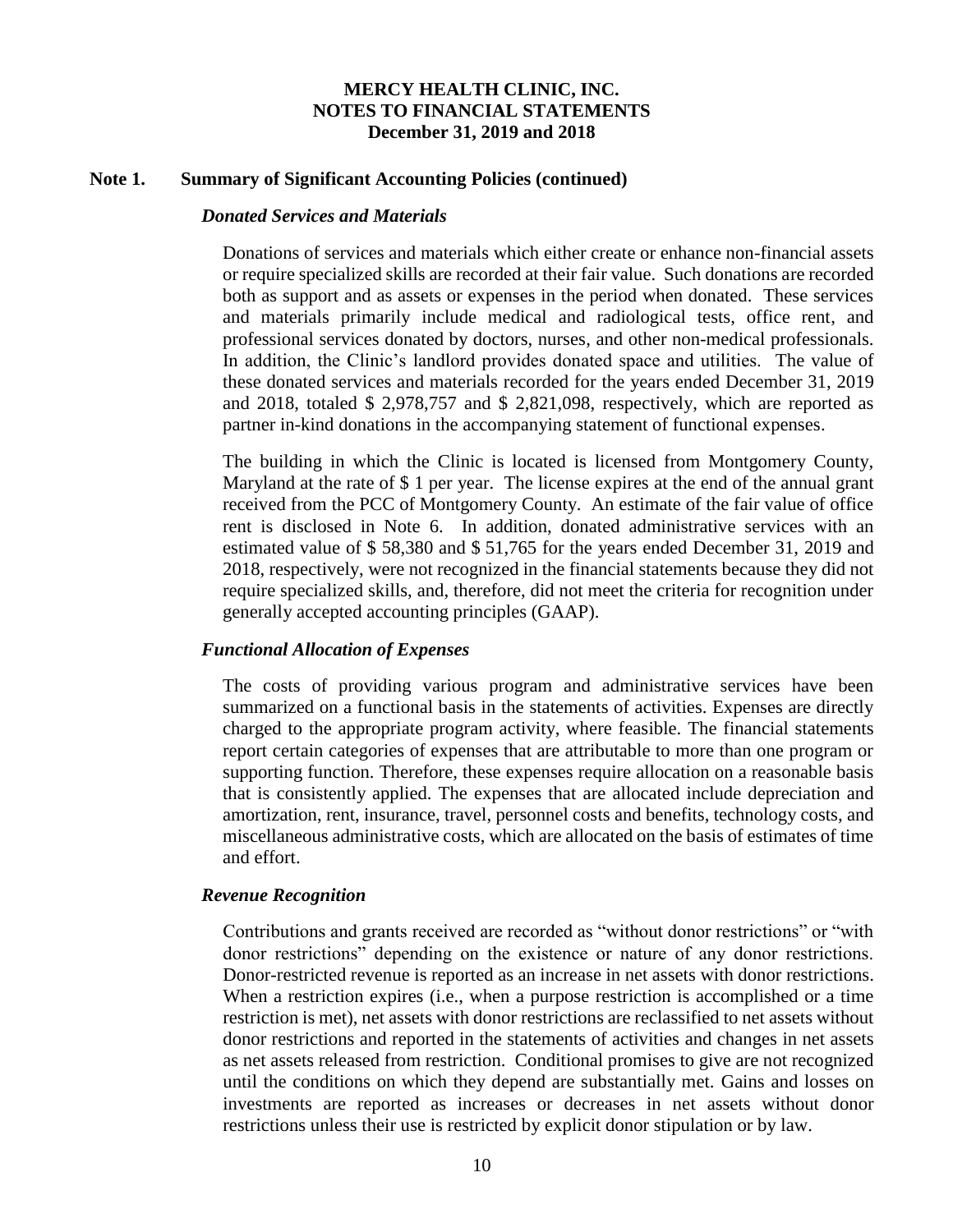#### **Note 1. Summary of Significant Accounting Policies (continued)**

#### *Subsequent Events*

On March 11, 2020, the World Health Organization pronounced the coronavirus (COVID-19) outbreak a pandemic. Citizens and the economies of the United States and other countries have been significantly impacted by the pandemic and the duration and impact are unknown. No pandemic implications are accounted for in these financial statements.

In April 2020, the Clinic received a SBA Loan under the CARES Act, Paycheck Protection Program. The loan is for the amount of \$ 141,926 with an interest rate of 1% and matures in April 2022. Certain principal borrowed on the loan may qualify to be forgiven by the SBA if the qualified costs are incurred in the 24-week period following the first loan disbursement in accordance with the requirements of the Payment Protection Program, including the provisions of Section 1106 of the CARES Act.

In preparing its financial statements, the Clinic has evaluated subsequent events through December 7, 2020, which is the date the financial statements were available to be issued.

#### *Reclassifications*

Certain reclassifications to prior year balances have been made in the accompanying financial statements to make disclosures consistent with those of the current year.

### **Note 2. Primary Care Coalition of Montgomery County Receivable**

Revenues received from the PCC of Montgomery County are generated under a contract which is subject to annual renewal. Revenues are recognized when the related services are performed and are recorded as revenue, contributions, and grants on the statement of activities and changes in net assets. Revenue received in excess of the related PCC of Montgomery County expenses is recorded as deferred revenue. Services performed before the related revenue is received are reported as a receivable on the accompanying statement of financial position. At December 31, 2019 and 2018, the receivable balances were \$ 79,297 and \$ 74,113, respectively.

#### **Note 3. Fair Value Measurements**

The framework for measuring fair value provides a fair value hierarchy that prioritizes the inputs to valuation techniques used to measure fair value. The hierarchy gives the highest priority to unadjusted quoted prices in active markets for identical assets or liabilities (level 1) and the lowest priority to unobservable inputs (level 3). The three levels of the fair value hierarchy are described as follows: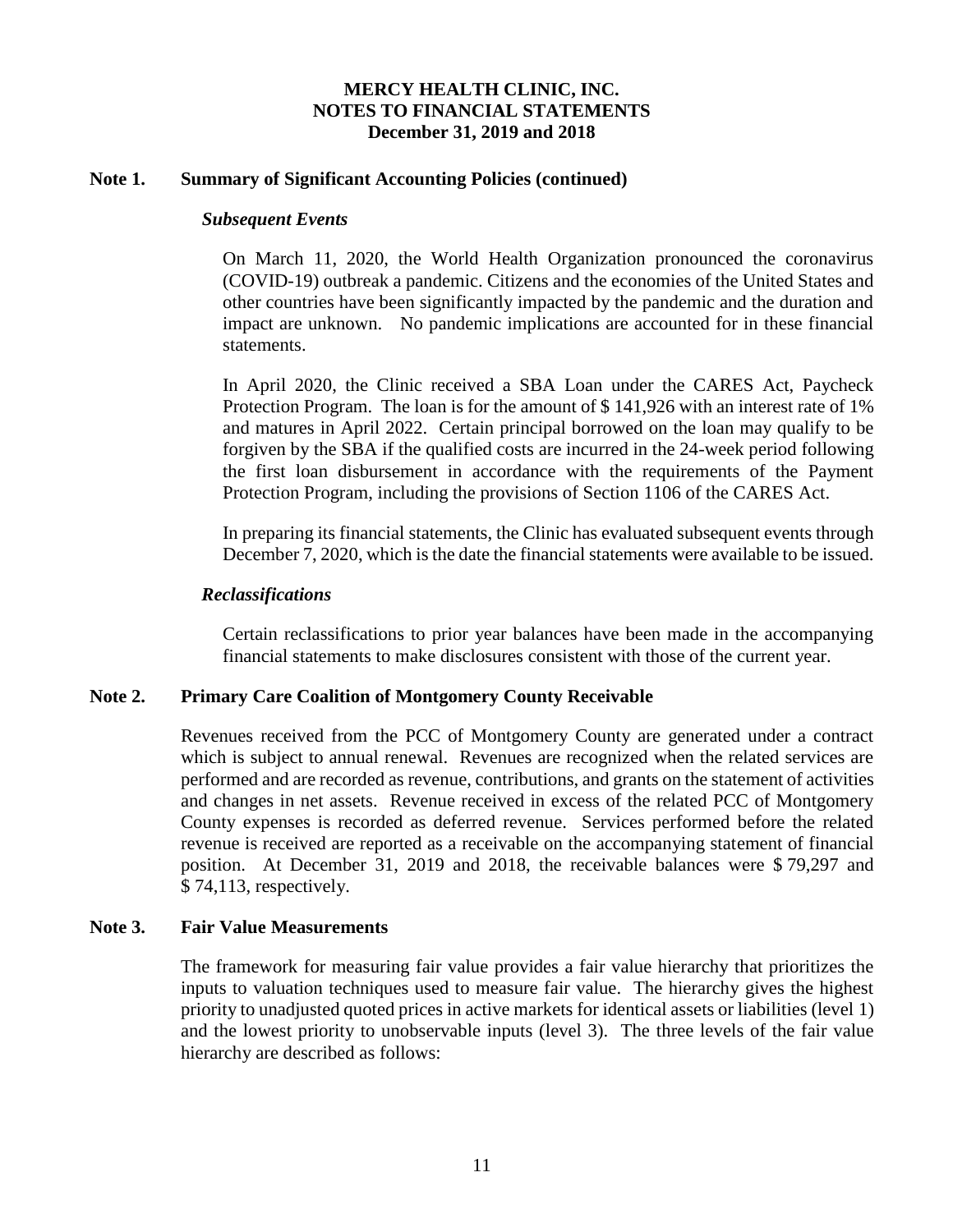### **Note 3. Fair Value Measurements (continued)**

### *Level 1*

Inputs to the valuation methodology are unadjusted quoted prices for identical assets or liabilities in active markets that the Clinic has the ability to access.

### *Level 2*

Inputs to the valuation methodology include:

- quoted prices for similar assets or liabilities in active markets;
- quoted prices for identical or similar assets or liabilities in inactive markets;
- inputs other than quoted prices that are observable for the asset or liability;
- inputs that are derived principally from or corroborated by observable market data by correlation or other means.

If the asset or liability has a specified (contractual) term, the level 2 input must be observable for substantially the full term of the asset or liability.

### *Level 3*

Inputs to the valuation methodology are unobservable and significant to the fair value measurement.

The asset or liability's fair value measurement level within the fair value hierarchy is based on the lowest level of any input that is significant to the fair value measurement. Valuation techniques used need to maximize the use of observable inputs and minimize the use of unobservable inputs.

The following is a description of the valuation methodologies used for assets measured at fair value. There have been no changes in the methodologies used at December 31, 2019 and 2018.

### *Mutual Funds and Exchange Traded Funds*:

Valued at the daily closing price as reported by the fund. Mutual funds held by the Clinic are open-ended mutual funds and are registered with the SEC. These funds are required to publish their daily net asset value (NAV) and to transact at that price. The mutual funds held by the Clinic are deemed to be actively traded.

### *Corporate Bonds*:

Valued as similar assets with comparable interest rates, maturities, and investment grade.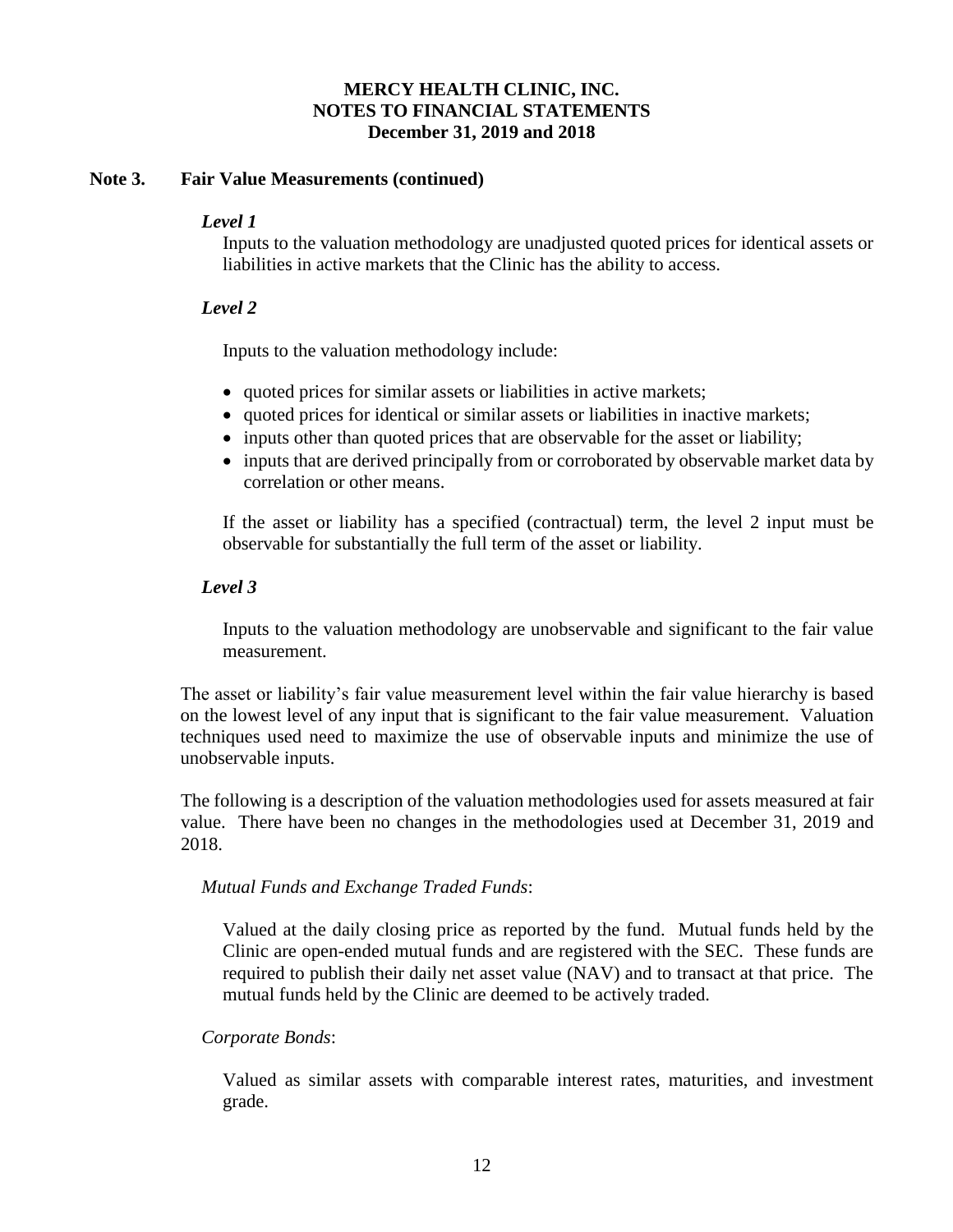#### **Note 3. Fair Value Measurements (continued)**

#### *Assets Held in Trust*:

These investments are pooled separate accounts with an insurance company valued at the "accumulation unit value" (AUV). The separate account is valued daily as the number of accumulation units held multiplied by the AUV. The AUV is first established when a new fund starts and is then determined daily based on the net asset value of shares of the underlying fund, the fund's dividends and the contract's separate account charges. The fund NAV's are available from the custodian or, in some cases, from national exchanges. The contract's daily asset charge (separate account charge) is communicated to plan management in the contract and applicable notice of change.

The following tables set forth by level, within the fair value hierarchy, the Clinic's investments measured at fair value on a recurring basis as of December 31, 2019 and 2018:

|                             | Level 1       | Level 2 | Level 3 | Total         |
|-----------------------------|---------------|---------|---------|---------------|
| Exchange traded funds:      |               |         |         |               |
| Growth funds                | 287,293<br>\$ | \$      | \$      | 287,293<br>\$ |
| Income fund                 | 31,188        |         |         | 31,188        |
| Small company fund          | 23,194        |         |         | 23,194        |
| Total exchange traded funds | 341,675       |         |         | 341,675       |
| Mutual funds:               |               |         |         |               |
| Bond fund                   | 100,585       |         |         | 100,585       |
| Foreign market funds        | 30,402        |         |         | 30,402        |
| Pacific stock fund          | 10,134        |         |         | 10,134        |
| Growth fund                 | 9,762         |         |         | 9,762         |
| Total mutual funds          | 150,833       |         |         | 150,833       |
| Total                       | 492,558       |         |         | 492,558       |
| Assets held in trust        |               | 55,131  |         | 55,131        |

#### **Assets at Fair Value as of December 31, 2019**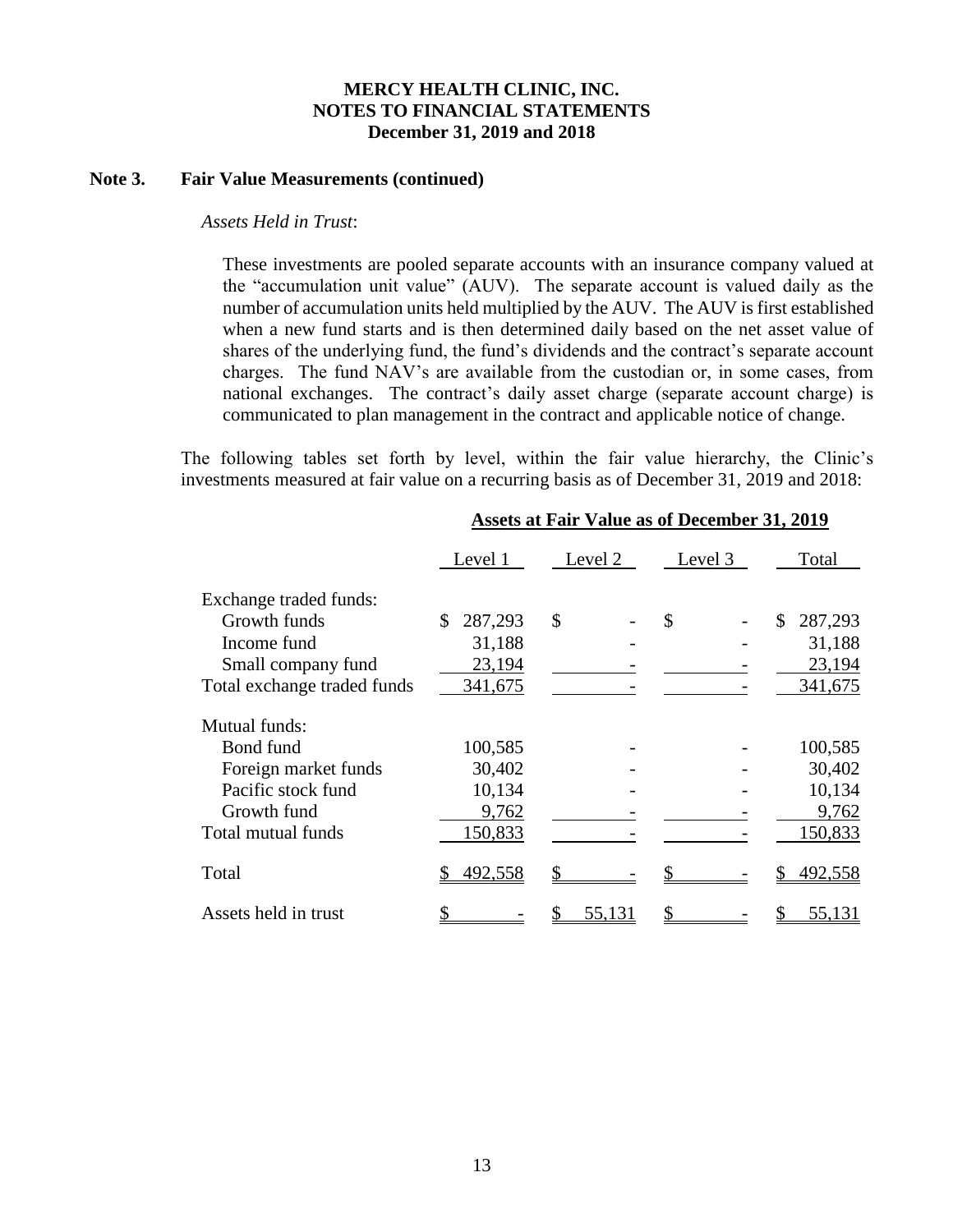### **Note 3. Fair Value Measurements (continued)**

|                             |               |               | <b>Assets at Fair Value as of December 31, 2018</b> |               |
|-----------------------------|---------------|---------------|-----------------------------------------------------|---------------|
|                             | Level 1       | Level 2       | Level 3                                             | Total         |
| Exchange traded funds:      |               |               |                                                     |               |
| Growth funds                | 215,324<br>\$ | \$            | \$                                                  | \$<br>215,324 |
| Income fund                 | 29,275        |               |                                                     | 29,275        |
| Small company fund          | 18,746        |               |                                                     | 18,746        |
| Total exchange traded funds | 263,345       |               |                                                     | 263,345       |
| Mutual funds:               |               |               |                                                     |               |
| Bond fund                   | 98,289        |               |                                                     | 98,289        |
| Foreign market funds        | 37,777        |               |                                                     | 37,777        |
| Pacific stock fund          | 9,471         |               |                                                     | 9,471         |
| Growth fund                 | 7,844         |               |                                                     | 7,844         |
| Total mutual funds          | 153,381       |               |                                                     | 153,381       |
| Corporate bonds             |               | 40,448        |                                                     | 40,448        |
| Total                       | 416,726       | 40,448        |                                                     | 457,174       |
| Assets held in trust        |               | <u>36,988</u> | \$                                                  | 36,988        |
|                             |               |               |                                                     |               |

Investment income (loss) includes:

|                                                        |               |                    | 2018     |
|--------------------------------------------------------|---------------|--------------------|----------|
| Net unrealized and realized gain (loss) on investments | $\mathcal{S}$ | 69,533 \$ (34,687) |          |
| Interest and dividend income, net                      |               | 12.677             | 12.684   |
|                                                        |               |                    | (22,003) |

### **Note 4. Concentration of Revenue**

For the years ended December 31, 2019 and 2018, approximately 46% and 50% percent of the Clinic's total revenue and support, excluding donated services and materials, was furnished by the PCC of Montgomery County under the contract described in Note 2. Total funding reported as revenue from PCC of Montgomery County during 2019 and 2018 was \$ 550,751 and \$ 524,211, respectively.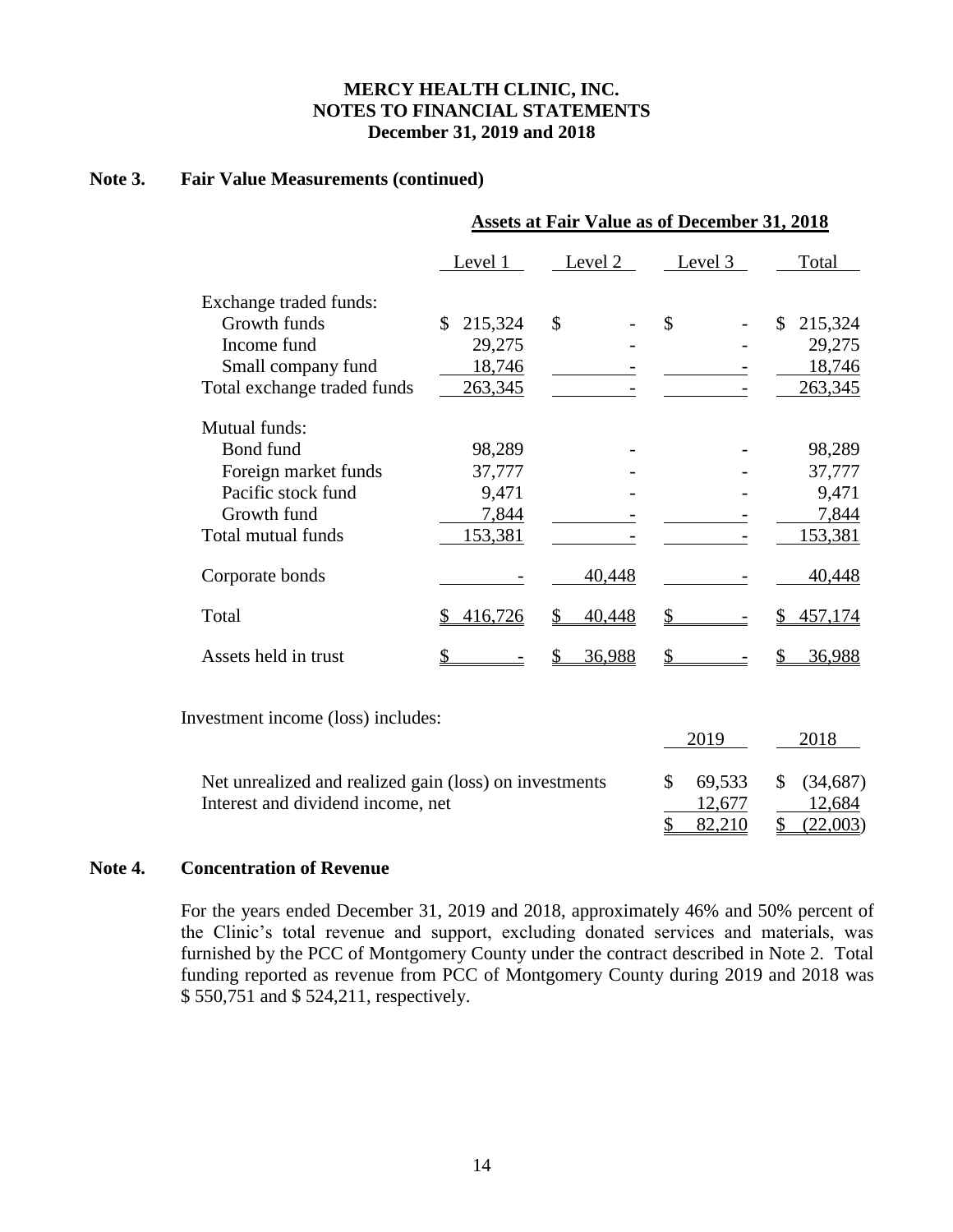#### **Note 5. Deferred Compensation Plan**

The Clinic maintains a 457(b) Plan for the Executive Director and Medical Director. The Clinic makes an 8% contribution of earnings into the Plan for these participants. Total expense for the years ending December 31, 2019 and 2018, was \$ 13,201 and \$ 12,800, respectively. The Clinic is a member of the National Association of Free and Charitable Clinics, therefore it does not incur any expenses to administer this plan. The fair value of the assets held in trust was \$ 55,131 and \$ 36,988 at December 31, 2019 and 2018, respectively.

#### **Note 6. Leases**

As further discussed in Note 1 under donated services and materials, the Clinic occupies office space donated by Montgomery County, Maryland under a license agreement. The license agreement is coterminous with the expiration of the PCC of Montgomery County contract (Note 2). In July 2010, the Clinic signed an agreement with Montgomery County, Maryland to lease an additional 1,800 square feet of space immediately adjacent to its office in Gaithersburg, Maryland provided under the license agreement. In September 2017, the Clinic signed an amendment to extend the lease for seven years and four months.

The lease amendment term is 88 months and initial base monthly rental payments of \$ 2,255 will increase by approximately 3 percent per year. The Clinic received four months of abated rent and will record the lease on the straight-line basis in conformity with GAAP. The Clinic recognizes rent on a straight-line basis resulting in a deferred rent liability totaling \$ 17,261 and \$ 18,014 at December 31, 2019 and 2018, respectively. In addition to base rent, the Clinic will also pay all tenant improvements, utilities, taxes, insurance, custodial services and operating expenses related to the expansion space.

Future minimum payments under the lease are:

| Year Ending December 31, |              |
|--------------------------|--------------|
| 2020                     | \$<br>28,634 |
| 2021                     | 29,496       |
| 2022                     | 30,382       |
| 2023                     | 31,292       |
| 2024                     | 32,237       |
| Thereafter               | 2,693        |
|                          |              |

Total rent expense for the years ended December 31, 2019 and 2018, was \$ 27,321 and \$ 27,327, respectively. The estimated fair value of donated rent under the license agreement discussed in Note 1 was \$ 151,325 for the years ended December 31, 2019 and 2018, respectively. The donated utilities and other services discussed in Note 1, provided by the landlord for the licensed office space, was \$ 59,104 and \$ 59,790 for the years ended December 31, 2019 and 2018, respectively. The donated rent, utilities, and other services is included in partner in-kind donation on the statement of functional expenses.